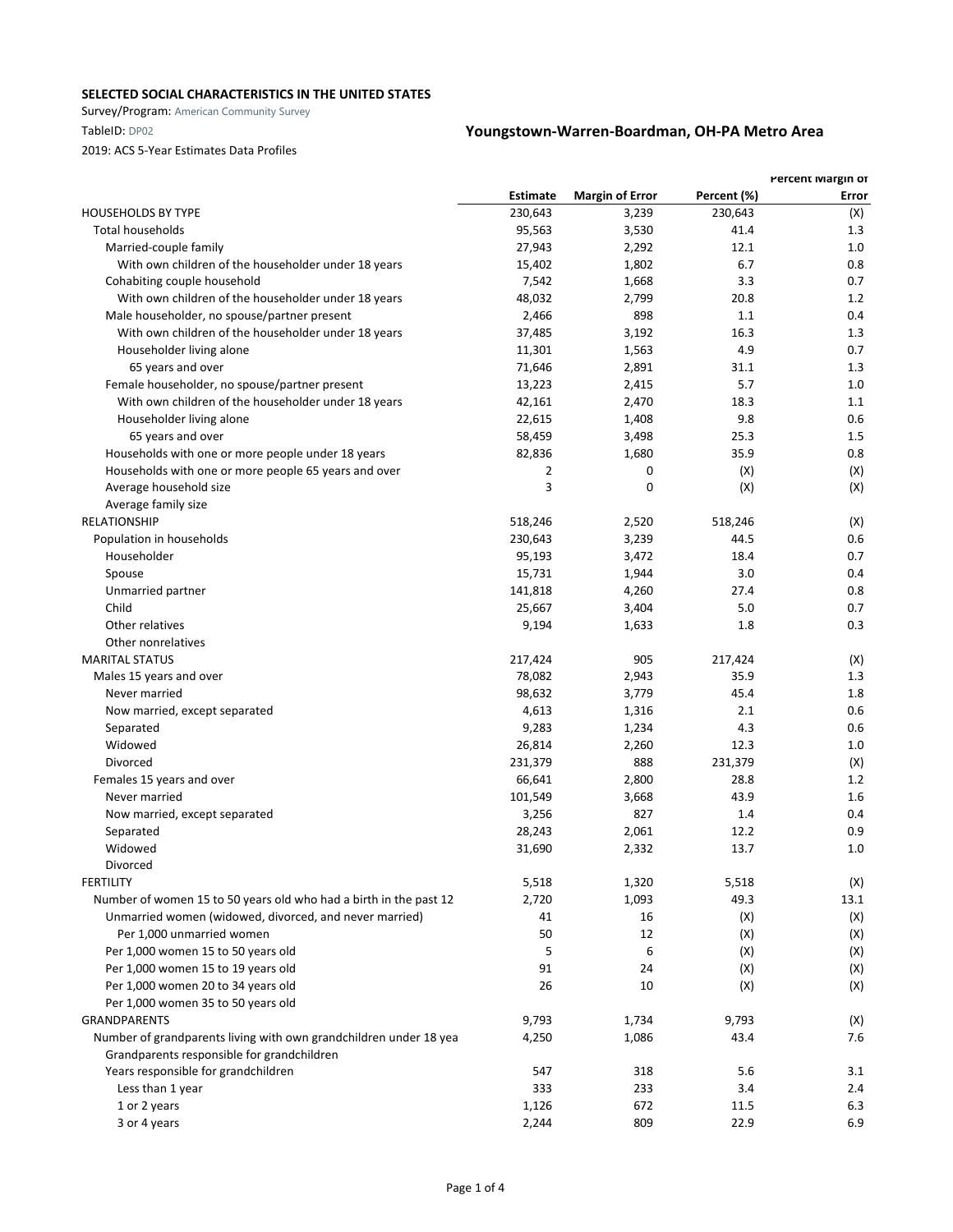Survey/Program: American Community Survey

## 2019: ACS 5-Year Estimates Data Profiles

|                                                                   |                 |                        |             | Percent Margin of |
|-------------------------------------------------------------------|-----------------|------------------------|-------------|-------------------|
|                                                                   | <b>Estimate</b> | <b>Margin of Error</b> | Percent (%) | Error             |
| 5 or more years                                                   | 4,250           | 1,086                  | 4,250       | (X)               |
| Number of grandparents responsible for own grandchildren under 1  | 2,719           | 840                    | 64.0        | 10.0              |
| Who are female                                                    | 2,101           | 823                    | 49.4        | 13.0              |
| Who are married                                                   |                 |                        |             |                   |
| <b>SCHOOL ENROLLMENT</b>                                          | 111,570         | 3,033                  | 111,570     | (X)               |
| Population 3 years and over enrolled in school                    | 7,108           | 1,303                  | 6.4         | 1.1               |
| Nursery school, preschool                                         | 6,075           | 1,287                  | 5.4         | 1.2               |
| Kindergarten                                                      | 46,263          | 1,478                  | 41.5        | 1.6               |
| Elementary school (grades 1-8)                                    | 24,730          | 1,472                  | 22.2        | 1.2               |
| High school (grades 9-12)                                         | 27,394          | 2,460                  | 24.6        | 1.7               |
| College or graduate school                                        |                 |                        |             |                   |
| EDUCATIONAL ATTAINMENT                                            | 382,752         | 1,363                  | 382,752     | (X)               |
| Population 25 years and over                                      | 11,781          | 1,562                  | 3.1         | 0.4               |
| Less than 9th grade                                               | 28,016          | 2,518                  | 7.3         | 0.7               |
| 9th to 12th grade, no diploma                                     | 152,086         | 4,986                  | 39.7        | 1.3               |
| High school graduate (includes equivalency)                       | 71,514          | 4,000                  | 18.7        | 1.1               |
| Some college, no degree                                           | 32,020          | 2,519                  | 8.4         | 0.7               |
| Associate's degree                                                | 57,347          | 2,865                  | 15.0        | 0.7               |
| Bachelor's degree                                                 | 29,988          | 2,762                  | 7.8         | 0.7               |
| Graduate or professional degree                                   | 342,955         | 3,181                  | 89.6        | 0.8               |
| High school graduate or higher                                    | 87,335          | 3,808                  | 22.8        | 1.0               |
| Bachelor's degree or higher                                       |                 |                        |             |                   |
| <b>VETERAN STATUS</b>                                             | 428,965         | 565                    | 428,965     | (X)               |
| Civilian population 18 years and over                             | 35,935          | 2,630                  | 8.4         | 0.6               |
| Civilian veterans                                                 |                 |                        |             |                   |
| DISABILITY STATUS OF THE CIVILIAN NONINSTITUTIONALIZED POPULAT    | 523,534         | 2,248                  | 523,534     | (X)               |
| Total Civilian Noninstitutionalized Population                    | 88,197          | 4,229                  | 16.8        | 0.8               |
| With a disability                                                 | 105,560         | 941                    | 105,560     | (X)               |
| Under 18 years                                                    | 6,268           | 1,337                  | 5.9         | 1.3               |
| With a disability                                                 | 305,543         | 1,909                  | 305,543     | (X)               |
| 18 to 64 years                                                    | 43,348          | 3,136                  | 14.2        | 1.0               |
| With a disability                                                 | 112,431         | 967                    | 112,431     | (X)               |
| 65 years and over                                                 | 38,581          | 2,191                  | 34.3        | 2.0               |
| With a disability                                                 |                 |                        |             |                   |
| <b>RESIDENCE 1 YEAR AGO</b>                                       | 530,942         | 1,126                  | 530,942     | (X)               |
| Population 1 year and over                                        | 471,354         | 6,262                  | 88.8        | 1.2               |
| Same house                                                        | 58,203          | 6,202                  | 11.0        | 1.2               |
| Different house in the U.S.                                       | 34,136          | 4,993                  | 6.4         | 0.9               |
| Same county                                                       | 24,067          | 3,972                  | 4.5         | 0.7               |
| Different county                                                  | 14,868          | 3,611                  | 2.8         | 0.7               |
| Same state                                                        | 9,199           | 1,869                  | 1.7         | 0.4               |
| Different state                                                   | 1,385           | 900                    | 0.3         | 0.2               |
| Abroad                                                            |                 |                        |             |                   |
| PLACE OF BIRTH                                                    | 536,081         | *****                  | 536,081     | (X)               |
| Total population                                                  | 525,455         | 1,740                  | 98.0        | 0.3               |
| Native                                                            | 519,435         | 2,037                  | 96.9        | 0.4               |
| <b>Born in United States</b>                                      | 416,768         | 5,260                  | 77.7        | 1.0               |
| State of residence                                                | 102,667         | 5,093                  | 19.2        | 0.9               |
| Different state                                                   | 6,020           | 1,350                  | 1.1         | 0.3               |
| Born in Puerto Rico, U.S. Island areas, or born abroad to America | 10,626          | 1,740                  | 2.0         | 0.3               |
| Foreign born                                                      |                 |                        |             |                   |
| <b>U.S. CITIZENSHIP STATUS</b>                                    | 10,626          | 1,740                  | 10,626      | (X)               |
| Foreign-born population                                           | 6,772           | 1,517                  | 63.7        | 10.0              |
| Naturalized U.S. citizen                                          | 3,854           | 1,228                  | 36.3        | 10.0              |
|                                                                   |                 |                        |             |                   |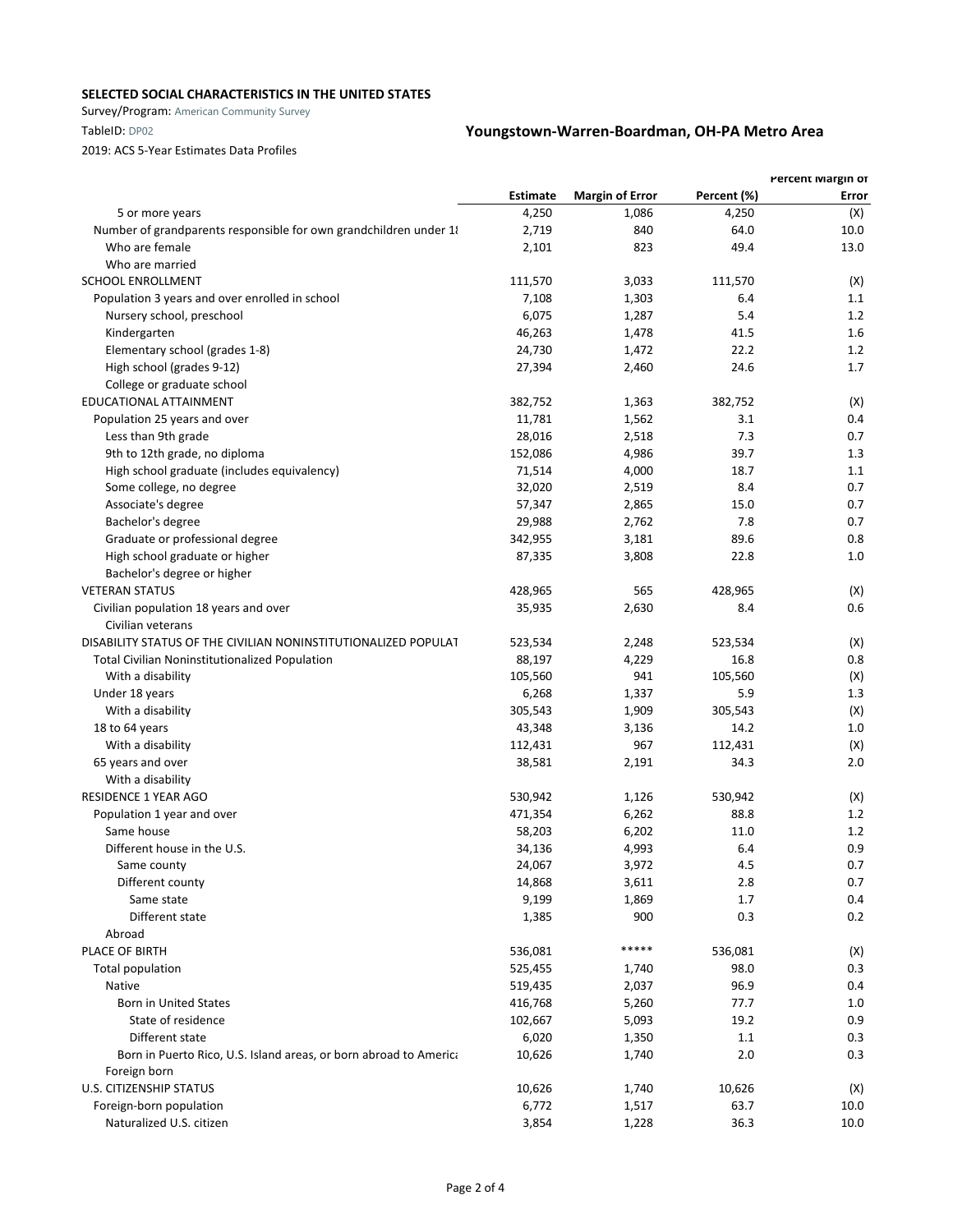Survey/Program: American Community Survey

## 2019: ACS 5-Year Estimates Data Profiles

| <b>Estimate</b><br><b>Margin of Error</b><br>Percent (%)<br>Error<br>Not a U.S. citizen<br>YEAR OF ENTRY<br>16,646<br>2,037<br>16,646<br>(X)<br>6,020<br>6,020<br>(X)<br>Population born outside the United States<br>1,350<br>2,216<br>36.8<br>14.7<br>Native<br>1,058<br>Entered 2010 or later<br>3,804<br>63.2<br>14.7<br>1,162<br>10,626<br>Entered before 2010<br>10,626<br>1,740<br>(X)<br>2,409<br>22.7<br>8.8<br>Foreign born<br>1,041<br>77.3<br>8.8<br>Entered 2010 or later<br>8,217<br>1,551<br>Entered before 2010<br>WORLD REGION OF BIRTH OF FOREIGN BORN<br>N<br>N<br>N<br>N<br>Foreign-born population, excluding population born at sea<br>N<br>N<br>Ν<br>Ν<br>N<br>N<br>N<br>N<br>Europe<br>Asia<br>N<br>Ν<br>N<br>N<br>Africa<br>N<br>Ν<br>Ν<br>N<br>Oceania<br>N<br>N<br>N<br>Ν<br>Latin America<br>N<br>N<br>N<br>Ν<br>Northern America<br>LANGUAGE SPOKEN AT HOME<br>507,798<br>507,798<br>566<br>(X)<br>480,659<br>3,032<br>0.6<br>Population 5 years and over<br>94.7<br>5.3<br>0.6<br>English only<br>27,139<br>2,928<br>Language other than English<br>8,634<br>0.3<br>1,542<br>1.7<br>Speak English less than "very well"<br>9,524<br>1.9<br>0.3<br>1,528<br>Spanish<br>4,174<br>1,023<br>0.8<br>0.2<br>0.5<br>14,069<br>2,573<br>2.8<br>Speak English less than "very well"<br>Other Indo-European languages<br>3,649<br>1,026<br>0.7<br>0.2<br>Speak English less than "very well"<br>561<br>0.3<br>0.1<br>1,680<br>425<br>252<br>Asian and Pacific Islander languages<br>0.1<br>0.1<br>902<br>0.2<br>Speak English less than "very well"<br>1,866<br>0.4<br>386<br>424<br>0.1<br>0.1<br>Other languages<br>Speak English less than "very well"<br>*****<br>ANCESTRY<br>536,081<br>536,081<br>(X)<br>72,094<br>13.4<br>1.4<br>Total population<br>7,619<br>0.6<br>0.3<br>3,261<br>1,562<br>American<br>Arab<br>668<br>0.2<br>0.1<br>1,207<br>257<br>188<br>0.1<br>Czech<br>8,320<br>0.3<br>Danish<br>1,516<br>1.6<br>Dutch<br>34,216<br>3,299<br>6.4<br>0.6<br>7,520<br>1,469<br>0.3<br>English<br>1.4<br>494<br>0.2<br>French (except Basque)<br>877<br>0.1<br>French Canadian<br>88,129<br>6,165<br>16.4<br>$1.2\,$<br>5,734<br>1,781<br>0.3<br>$1.1\,$<br>German<br>$2.0\,$<br>0.4<br>Greek<br>10,728<br>2,013<br>70,311<br>5,224<br>13.1<br>$1.0\,$<br>Hungarian<br>Irish<br>75,396<br>5,618<br>14.1<br>1.0<br>Italian<br>720<br>516<br>$0.1\,$<br>0.1<br>851<br>457<br>Lithuanian<br>0.2<br>0.1<br>23,293<br>4.3<br>0.6<br>Norwegian<br>3,241<br>545<br>Polish<br>694<br>0.1<br>0.1<br>0.3<br>4,396<br>1,507<br>0.8<br>Portuguese<br>0.2<br>6,293<br>1,147<br>$1.2\,$<br>Russian<br>Scotch-Irish<br>7,288<br>1.4<br>0.2<br>1,240<br>$0.5\,$<br>Scottish<br>21,697<br>2,481<br>4.0<br>Slovak<br>4,691<br>0.9<br>0.3<br>1,863 |                    | Percent Margin of |       |         |     |
|----------------------------------------------------------------------------------------------------------------------------------------------------------------------------------------------------------------------------------------------------------------------------------------------------------------------------------------------------------------------------------------------------------------------------------------------------------------------------------------------------------------------------------------------------------------------------------------------------------------------------------------------------------------------------------------------------------------------------------------------------------------------------------------------------------------------------------------------------------------------------------------------------------------------------------------------------------------------------------------------------------------------------------------------------------------------------------------------------------------------------------------------------------------------------------------------------------------------------------------------------------------------------------------------------------------------------------------------------------------------------------------------------------------------------------------------------------------------------------------------------------------------------------------------------------------------------------------------------------------------------------------------------------------------------------------------------------------------------------------------------------------------------------------------------------------------------------------------------------------------------------------------------------------------------------------------------------------------------------------------------------------------------------------------------------------------------------------------------------------------------------------------------------------------------------------------------------------------------------------------------------------------------------------------------------------------------------------------------------------------------------------------------------------------------------------------------------------------------------------------------------------------------------------------------------------------------------------------------------------------------------------------------------------------------------------------------------------------------------------------------------------|--------------------|-------------------|-------|---------|-----|
|                                                                                                                                                                                                                                                                                                                                                                                                                                                                                                                                                                                                                                                                                                                                                                                                                                                                                                                                                                                                                                                                                                                                                                                                                                                                                                                                                                                                                                                                                                                                                                                                                                                                                                                                                                                                                                                                                                                                                                                                                                                                                                                                                                                                                                                                                                                                                                                                                                                                                                                                                                                                                                                                                                                                                                |                    |                   |       |         |     |
|                                                                                                                                                                                                                                                                                                                                                                                                                                                                                                                                                                                                                                                                                                                                                                                                                                                                                                                                                                                                                                                                                                                                                                                                                                                                                                                                                                                                                                                                                                                                                                                                                                                                                                                                                                                                                                                                                                                                                                                                                                                                                                                                                                                                                                                                                                                                                                                                                                                                                                                                                                                                                                                                                                                                                                |                    |                   |       |         |     |
|                                                                                                                                                                                                                                                                                                                                                                                                                                                                                                                                                                                                                                                                                                                                                                                                                                                                                                                                                                                                                                                                                                                                                                                                                                                                                                                                                                                                                                                                                                                                                                                                                                                                                                                                                                                                                                                                                                                                                                                                                                                                                                                                                                                                                                                                                                                                                                                                                                                                                                                                                                                                                                                                                                                                                                |                    |                   |       |         |     |
|                                                                                                                                                                                                                                                                                                                                                                                                                                                                                                                                                                                                                                                                                                                                                                                                                                                                                                                                                                                                                                                                                                                                                                                                                                                                                                                                                                                                                                                                                                                                                                                                                                                                                                                                                                                                                                                                                                                                                                                                                                                                                                                                                                                                                                                                                                                                                                                                                                                                                                                                                                                                                                                                                                                                                                |                    |                   |       |         |     |
|                                                                                                                                                                                                                                                                                                                                                                                                                                                                                                                                                                                                                                                                                                                                                                                                                                                                                                                                                                                                                                                                                                                                                                                                                                                                                                                                                                                                                                                                                                                                                                                                                                                                                                                                                                                                                                                                                                                                                                                                                                                                                                                                                                                                                                                                                                                                                                                                                                                                                                                                                                                                                                                                                                                                                                |                    |                   |       |         |     |
|                                                                                                                                                                                                                                                                                                                                                                                                                                                                                                                                                                                                                                                                                                                                                                                                                                                                                                                                                                                                                                                                                                                                                                                                                                                                                                                                                                                                                                                                                                                                                                                                                                                                                                                                                                                                                                                                                                                                                                                                                                                                                                                                                                                                                                                                                                                                                                                                                                                                                                                                                                                                                                                                                                                                                                |                    |                   |       |         |     |
|                                                                                                                                                                                                                                                                                                                                                                                                                                                                                                                                                                                                                                                                                                                                                                                                                                                                                                                                                                                                                                                                                                                                                                                                                                                                                                                                                                                                                                                                                                                                                                                                                                                                                                                                                                                                                                                                                                                                                                                                                                                                                                                                                                                                                                                                                                                                                                                                                                                                                                                                                                                                                                                                                                                                                                |                    |                   |       |         |     |
|                                                                                                                                                                                                                                                                                                                                                                                                                                                                                                                                                                                                                                                                                                                                                                                                                                                                                                                                                                                                                                                                                                                                                                                                                                                                                                                                                                                                                                                                                                                                                                                                                                                                                                                                                                                                                                                                                                                                                                                                                                                                                                                                                                                                                                                                                                                                                                                                                                                                                                                                                                                                                                                                                                                                                                |                    |                   |       |         |     |
|                                                                                                                                                                                                                                                                                                                                                                                                                                                                                                                                                                                                                                                                                                                                                                                                                                                                                                                                                                                                                                                                                                                                                                                                                                                                                                                                                                                                                                                                                                                                                                                                                                                                                                                                                                                                                                                                                                                                                                                                                                                                                                                                                                                                                                                                                                                                                                                                                                                                                                                                                                                                                                                                                                                                                                |                    |                   |       |         |     |
|                                                                                                                                                                                                                                                                                                                                                                                                                                                                                                                                                                                                                                                                                                                                                                                                                                                                                                                                                                                                                                                                                                                                                                                                                                                                                                                                                                                                                                                                                                                                                                                                                                                                                                                                                                                                                                                                                                                                                                                                                                                                                                                                                                                                                                                                                                                                                                                                                                                                                                                                                                                                                                                                                                                                                                |                    |                   |       |         |     |
|                                                                                                                                                                                                                                                                                                                                                                                                                                                                                                                                                                                                                                                                                                                                                                                                                                                                                                                                                                                                                                                                                                                                                                                                                                                                                                                                                                                                                                                                                                                                                                                                                                                                                                                                                                                                                                                                                                                                                                                                                                                                                                                                                                                                                                                                                                                                                                                                                                                                                                                                                                                                                                                                                                                                                                |                    |                   |       |         |     |
|                                                                                                                                                                                                                                                                                                                                                                                                                                                                                                                                                                                                                                                                                                                                                                                                                                                                                                                                                                                                                                                                                                                                                                                                                                                                                                                                                                                                                                                                                                                                                                                                                                                                                                                                                                                                                                                                                                                                                                                                                                                                                                                                                                                                                                                                                                                                                                                                                                                                                                                                                                                                                                                                                                                                                                |                    |                   |       |         |     |
|                                                                                                                                                                                                                                                                                                                                                                                                                                                                                                                                                                                                                                                                                                                                                                                                                                                                                                                                                                                                                                                                                                                                                                                                                                                                                                                                                                                                                                                                                                                                                                                                                                                                                                                                                                                                                                                                                                                                                                                                                                                                                                                                                                                                                                                                                                                                                                                                                                                                                                                                                                                                                                                                                                                                                                |                    |                   |       |         |     |
|                                                                                                                                                                                                                                                                                                                                                                                                                                                                                                                                                                                                                                                                                                                                                                                                                                                                                                                                                                                                                                                                                                                                                                                                                                                                                                                                                                                                                                                                                                                                                                                                                                                                                                                                                                                                                                                                                                                                                                                                                                                                                                                                                                                                                                                                                                                                                                                                                                                                                                                                                                                                                                                                                                                                                                |                    |                   |       |         |     |
|                                                                                                                                                                                                                                                                                                                                                                                                                                                                                                                                                                                                                                                                                                                                                                                                                                                                                                                                                                                                                                                                                                                                                                                                                                                                                                                                                                                                                                                                                                                                                                                                                                                                                                                                                                                                                                                                                                                                                                                                                                                                                                                                                                                                                                                                                                                                                                                                                                                                                                                                                                                                                                                                                                                                                                |                    |                   |       |         |     |
|                                                                                                                                                                                                                                                                                                                                                                                                                                                                                                                                                                                                                                                                                                                                                                                                                                                                                                                                                                                                                                                                                                                                                                                                                                                                                                                                                                                                                                                                                                                                                                                                                                                                                                                                                                                                                                                                                                                                                                                                                                                                                                                                                                                                                                                                                                                                                                                                                                                                                                                                                                                                                                                                                                                                                                |                    |                   |       |         |     |
|                                                                                                                                                                                                                                                                                                                                                                                                                                                                                                                                                                                                                                                                                                                                                                                                                                                                                                                                                                                                                                                                                                                                                                                                                                                                                                                                                                                                                                                                                                                                                                                                                                                                                                                                                                                                                                                                                                                                                                                                                                                                                                                                                                                                                                                                                                                                                                                                                                                                                                                                                                                                                                                                                                                                                                |                    |                   |       |         |     |
|                                                                                                                                                                                                                                                                                                                                                                                                                                                                                                                                                                                                                                                                                                                                                                                                                                                                                                                                                                                                                                                                                                                                                                                                                                                                                                                                                                                                                                                                                                                                                                                                                                                                                                                                                                                                                                                                                                                                                                                                                                                                                                                                                                                                                                                                                                                                                                                                                                                                                                                                                                                                                                                                                                                                                                |                    |                   |       |         |     |
|                                                                                                                                                                                                                                                                                                                                                                                                                                                                                                                                                                                                                                                                                                                                                                                                                                                                                                                                                                                                                                                                                                                                                                                                                                                                                                                                                                                                                                                                                                                                                                                                                                                                                                                                                                                                                                                                                                                                                                                                                                                                                                                                                                                                                                                                                                                                                                                                                                                                                                                                                                                                                                                                                                                                                                |                    |                   |       |         |     |
|                                                                                                                                                                                                                                                                                                                                                                                                                                                                                                                                                                                                                                                                                                                                                                                                                                                                                                                                                                                                                                                                                                                                                                                                                                                                                                                                                                                                                                                                                                                                                                                                                                                                                                                                                                                                                                                                                                                                                                                                                                                                                                                                                                                                                                                                                                                                                                                                                                                                                                                                                                                                                                                                                                                                                                |                    |                   |       |         |     |
|                                                                                                                                                                                                                                                                                                                                                                                                                                                                                                                                                                                                                                                                                                                                                                                                                                                                                                                                                                                                                                                                                                                                                                                                                                                                                                                                                                                                                                                                                                                                                                                                                                                                                                                                                                                                                                                                                                                                                                                                                                                                                                                                                                                                                                                                                                                                                                                                                                                                                                                                                                                                                                                                                                                                                                |                    |                   |       |         |     |
|                                                                                                                                                                                                                                                                                                                                                                                                                                                                                                                                                                                                                                                                                                                                                                                                                                                                                                                                                                                                                                                                                                                                                                                                                                                                                                                                                                                                                                                                                                                                                                                                                                                                                                                                                                                                                                                                                                                                                                                                                                                                                                                                                                                                                                                                                                                                                                                                                                                                                                                                                                                                                                                                                                                                                                |                    |                   |       |         |     |
|                                                                                                                                                                                                                                                                                                                                                                                                                                                                                                                                                                                                                                                                                                                                                                                                                                                                                                                                                                                                                                                                                                                                                                                                                                                                                                                                                                                                                                                                                                                                                                                                                                                                                                                                                                                                                                                                                                                                                                                                                                                                                                                                                                                                                                                                                                                                                                                                                                                                                                                                                                                                                                                                                                                                                                |                    |                   |       |         |     |
|                                                                                                                                                                                                                                                                                                                                                                                                                                                                                                                                                                                                                                                                                                                                                                                                                                                                                                                                                                                                                                                                                                                                                                                                                                                                                                                                                                                                                                                                                                                                                                                                                                                                                                                                                                                                                                                                                                                                                                                                                                                                                                                                                                                                                                                                                                                                                                                                                                                                                                                                                                                                                                                                                                                                                                |                    |                   |       |         |     |
|                                                                                                                                                                                                                                                                                                                                                                                                                                                                                                                                                                                                                                                                                                                                                                                                                                                                                                                                                                                                                                                                                                                                                                                                                                                                                                                                                                                                                                                                                                                                                                                                                                                                                                                                                                                                                                                                                                                                                                                                                                                                                                                                                                                                                                                                                                                                                                                                                                                                                                                                                                                                                                                                                                                                                                |                    |                   |       |         |     |
|                                                                                                                                                                                                                                                                                                                                                                                                                                                                                                                                                                                                                                                                                                                                                                                                                                                                                                                                                                                                                                                                                                                                                                                                                                                                                                                                                                                                                                                                                                                                                                                                                                                                                                                                                                                                                                                                                                                                                                                                                                                                                                                                                                                                                                                                                                                                                                                                                                                                                                                                                                                                                                                                                                                                                                |                    |                   |       |         |     |
|                                                                                                                                                                                                                                                                                                                                                                                                                                                                                                                                                                                                                                                                                                                                                                                                                                                                                                                                                                                                                                                                                                                                                                                                                                                                                                                                                                                                                                                                                                                                                                                                                                                                                                                                                                                                                                                                                                                                                                                                                                                                                                                                                                                                                                                                                                                                                                                                                                                                                                                                                                                                                                                                                                                                                                |                    |                   |       |         |     |
|                                                                                                                                                                                                                                                                                                                                                                                                                                                                                                                                                                                                                                                                                                                                                                                                                                                                                                                                                                                                                                                                                                                                                                                                                                                                                                                                                                                                                                                                                                                                                                                                                                                                                                                                                                                                                                                                                                                                                                                                                                                                                                                                                                                                                                                                                                                                                                                                                                                                                                                                                                                                                                                                                                                                                                |                    |                   |       |         |     |
|                                                                                                                                                                                                                                                                                                                                                                                                                                                                                                                                                                                                                                                                                                                                                                                                                                                                                                                                                                                                                                                                                                                                                                                                                                                                                                                                                                                                                                                                                                                                                                                                                                                                                                                                                                                                                                                                                                                                                                                                                                                                                                                                                                                                                                                                                                                                                                                                                                                                                                                                                                                                                                                                                                                                                                |                    |                   |       |         |     |
|                                                                                                                                                                                                                                                                                                                                                                                                                                                                                                                                                                                                                                                                                                                                                                                                                                                                                                                                                                                                                                                                                                                                                                                                                                                                                                                                                                                                                                                                                                                                                                                                                                                                                                                                                                                                                                                                                                                                                                                                                                                                                                                                                                                                                                                                                                                                                                                                                                                                                                                                                                                                                                                                                                                                                                |                    |                   |       |         |     |
|                                                                                                                                                                                                                                                                                                                                                                                                                                                                                                                                                                                                                                                                                                                                                                                                                                                                                                                                                                                                                                                                                                                                                                                                                                                                                                                                                                                                                                                                                                                                                                                                                                                                                                                                                                                                                                                                                                                                                                                                                                                                                                                                                                                                                                                                                                                                                                                                                                                                                                                                                                                                                                                                                                                                                                |                    |                   |       |         |     |
|                                                                                                                                                                                                                                                                                                                                                                                                                                                                                                                                                                                                                                                                                                                                                                                                                                                                                                                                                                                                                                                                                                                                                                                                                                                                                                                                                                                                                                                                                                                                                                                                                                                                                                                                                                                                                                                                                                                                                                                                                                                                                                                                                                                                                                                                                                                                                                                                                                                                                                                                                                                                                                                                                                                                                                |                    |                   |       |         |     |
|                                                                                                                                                                                                                                                                                                                                                                                                                                                                                                                                                                                                                                                                                                                                                                                                                                                                                                                                                                                                                                                                                                                                                                                                                                                                                                                                                                                                                                                                                                                                                                                                                                                                                                                                                                                                                                                                                                                                                                                                                                                                                                                                                                                                                                                                                                                                                                                                                                                                                                                                                                                                                                                                                                                                                                |                    |                   |       |         |     |
|                                                                                                                                                                                                                                                                                                                                                                                                                                                                                                                                                                                                                                                                                                                                                                                                                                                                                                                                                                                                                                                                                                                                                                                                                                                                                                                                                                                                                                                                                                                                                                                                                                                                                                                                                                                                                                                                                                                                                                                                                                                                                                                                                                                                                                                                                                                                                                                                                                                                                                                                                                                                                                                                                                                                                                |                    |                   |       |         |     |
|                                                                                                                                                                                                                                                                                                                                                                                                                                                                                                                                                                                                                                                                                                                                                                                                                                                                                                                                                                                                                                                                                                                                                                                                                                                                                                                                                                                                                                                                                                                                                                                                                                                                                                                                                                                                                                                                                                                                                                                                                                                                                                                                                                                                                                                                                                                                                                                                                                                                                                                                                                                                                                                                                                                                                                |                    |                   |       |         |     |
|                                                                                                                                                                                                                                                                                                                                                                                                                                                                                                                                                                                                                                                                                                                                                                                                                                                                                                                                                                                                                                                                                                                                                                                                                                                                                                                                                                                                                                                                                                                                                                                                                                                                                                                                                                                                                                                                                                                                                                                                                                                                                                                                                                                                                                                                                                                                                                                                                                                                                                                                                                                                                                                                                                                                                                |                    |                   |       |         |     |
|                                                                                                                                                                                                                                                                                                                                                                                                                                                                                                                                                                                                                                                                                                                                                                                                                                                                                                                                                                                                                                                                                                                                                                                                                                                                                                                                                                                                                                                                                                                                                                                                                                                                                                                                                                                                                                                                                                                                                                                                                                                                                                                                                                                                                                                                                                                                                                                                                                                                                                                                                                                                                                                                                                                                                                |                    |                   |       |         |     |
|                                                                                                                                                                                                                                                                                                                                                                                                                                                                                                                                                                                                                                                                                                                                                                                                                                                                                                                                                                                                                                                                                                                                                                                                                                                                                                                                                                                                                                                                                                                                                                                                                                                                                                                                                                                                                                                                                                                                                                                                                                                                                                                                                                                                                                                                                                                                                                                                                                                                                                                                                                                                                                                                                                                                                                |                    |                   |       |         |     |
|                                                                                                                                                                                                                                                                                                                                                                                                                                                                                                                                                                                                                                                                                                                                                                                                                                                                                                                                                                                                                                                                                                                                                                                                                                                                                                                                                                                                                                                                                                                                                                                                                                                                                                                                                                                                                                                                                                                                                                                                                                                                                                                                                                                                                                                                                                                                                                                                                                                                                                                                                                                                                                                                                                                                                                |                    |                   |       |         |     |
|                                                                                                                                                                                                                                                                                                                                                                                                                                                                                                                                                                                                                                                                                                                                                                                                                                                                                                                                                                                                                                                                                                                                                                                                                                                                                                                                                                                                                                                                                                                                                                                                                                                                                                                                                                                                                                                                                                                                                                                                                                                                                                                                                                                                                                                                                                                                                                                                                                                                                                                                                                                                                                                                                                                                                                |                    |                   |       |         |     |
|                                                                                                                                                                                                                                                                                                                                                                                                                                                                                                                                                                                                                                                                                                                                                                                                                                                                                                                                                                                                                                                                                                                                                                                                                                                                                                                                                                                                                                                                                                                                                                                                                                                                                                                                                                                                                                                                                                                                                                                                                                                                                                                                                                                                                                                                                                                                                                                                                                                                                                                                                                                                                                                                                                                                                                |                    |                   |       |         |     |
|                                                                                                                                                                                                                                                                                                                                                                                                                                                                                                                                                                                                                                                                                                                                                                                                                                                                                                                                                                                                                                                                                                                                                                                                                                                                                                                                                                                                                                                                                                                                                                                                                                                                                                                                                                                                                                                                                                                                                                                                                                                                                                                                                                                                                                                                                                                                                                                                                                                                                                                                                                                                                                                                                                                                                                |                    |                   |       |         |     |
|                                                                                                                                                                                                                                                                                                                                                                                                                                                                                                                                                                                                                                                                                                                                                                                                                                                                                                                                                                                                                                                                                                                                                                                                                                                                                                                                                                                                                                                                                                                                                                                                                                                                                                                                                                                                                                                                                                                                                                                                                                                                                                                                                                                                                                                                                                                                                                                                                                                                                                                                                                                                                                                                                                                                                                |                    |                   |       |         |     |
|                                                                                                                                                                                                                                                                                                                                                                                                                                                                                                                                                                                                                                                                                                                                                                                                                                                                                                                                                                                                                                                                                                                                                                                                                                                                                                                                                                                                                                                                                                                                                                                                                                                                                                                                                                                                                                                                                                                                                                                                                                                                                                                                                                                                                                                                                                                                                                                                                                                                                                                                                                                                                                                                                                                                                                |                    |                   |       |         |     |
|                                                                                                                                                                                                                                                                                                                                                                                                                                                                                                                                                                                                                                                                                                                                                                                                                                                                                                                                                                                                                                                                                                                                                                                                                                                                                                                                                                                                                                                                                                                                                                                                                                                                                                                                                                                                                                                                                                                                                                                                                                                                                                                                                                                                                                                                                                                                                                                                                                                                                                                                                                                                                                                                                                                                                                |                    |                   |       |         |     |
|                                                                                                                                                                                                                                                                                                                                                                                                                                                                                                                                                                                                                                                                                                                                                                                                                                                                                                                                                                                                                                                                                                                                                                                                                                                                                                                                                                                                                                                                                                                                                                                                                                                                                                                                                                                                                                                                                                                                                                                                                                                                                                                                                                                                                                                                                                                                                                                                                                                                                                                                                                                                                                                                                                                                                                |                    |                   |       |         |     |
|                                                                                                                                                                                                                                                                                                                                                                                                                                                                                                                                                                                                                                                                                                                                                                                                                                                                                                                                                                                                                                                                                                                                                                                                                                                                                                                                                                                                                                                                                                                                                                                                                                                                                                                                                                                                                                                                                                                                                                                                                                                                                                                                                                                                                                                                                                                                                                                                                                                                                                                                                                                                                                                                                                                                                                |                    |                   |       |         |     |
|                                                                                                                                                                                                                                                                                                                                                                                                                                                                                                                                                                                                                                                                                                                                                                                                                                                                                                                                                                                                                                                                                                                                                                                                                                                                                                                                                                                                                                                                                                                                                                                                                                                                                                                                                                                                                                                                                                                                                                                                                                                                                                                                                                                                                                                                                                                                                                                                                                                                                                                                                                                                                                                                                                                                                                |                    |                   |       |         |     |
|                                                                                                                                                                                                                                                                                                                                                                                                                                                                                                                                                                                                                                                                                                                                                                                                                                                                                                                                                                                                                                                                                                                                                                                                                                                                                                                                                                                                                                                                                                                                                                                                                                                                                                                                                                                                                                                                                                                                                                                                                                                                                                                                                                                                                                                                                                                                                                                                                                                                                                                                                                                                                                                                                                                                                                |                    |                   |       |         |     |
|                                                                                                                                                                                                                                                                                                                                                                                                                                                                                                                                                                                                                                                                                                                                                                                                                                                                                                                                                                                                                                                                                                                                                                                                                                                                                                                                                                                                                                                                                                                                                                                                                                                                                                                                                                                                                                                                                                                                                                                                                                                                                                                                                                                                                                                                                                                                                                                                                                                                                                                                                                                                                                                                                                                                                                |                    |                   |       |         |     |
|                                                                                                                                                                                                                                                                                                                                                                                                                                                                                                                                                                                                                                                                                                                                                                                                                                                                                                                                                                                                                                                                                                                                                                                                                                                                                                                                                                                                                                                                                                                                                                                                                                                                                                                                                                                                                                                                                                                                                                                                                                                                                                                                                                                                                                                                                                                                                                                                                                                                                                                                                                                                                                                                                                                                                                |                    |                   |       |         |     |
|                                                                                                                                                                                                                                                                                                                                                                                                                                                                                                                                                                                                                                                                                                                                                                                                                                                                                                                                                                                                                                                                                                                                                                                                                                                                                                                                                                                                                                                                                                                                                                                                                                                                                                                                                                                                                                                                                                                                                                                                                                                                                                                                                                                                                                                                                                                                                                                                                                                                                                                                                                                                                                                                                                                                                                |                    |                   |       |         |     |
|                                                                                                                                                                                                                                                                                                                                                                                                                                                                                                                                                                                                                                                                                                                                                                                                                                                                                                                                                                                                                                                                                                                                                                                                                                                                                                                                                                                                                                                                                                                                                                                                                                                                                                                                                                                                                                                                                                                                                                                                                                                                                                                                                                                                                                                                                                                                                                                                                                                                                                                                                                                                                                                                                                                                                                |                    |                   |       |         |     |
|                                                                                                                                                                                                                                                                                                                                                                                                                                                                                                                                                                                                                                                                                                                                                                                                                                                                                                                                                                                                                                                                                                                                                                                                                                                                                                                                                                                                                                                                                                                                                                                                                                                                                                                                                                                                                                                                                                                                                                                                                                                                                                                                                                                                                                                                                                                                                                                                                                                                                                                                                                                                                                                                                                                                                                |                    |                   |       |         |     |
|                                                                                                                                                                                                                                                                                                                                                                                                                                                                                                                                                                                                                                                                                                                                                                                                                                                                                                                                                                                                                                                                                                                                                                                                                                                                                                                                                                                                                                                                                                                                                                                                                                                                                                                                                                                                                                                                                                                                                                                                                                                                                                                                                                                                                                                                                                                                                                                                                                                                                                                                                                                                                                                                                                                                                                | Subsaharan African | 4,108             | 1,018 | $0.8\,$ | 0.2 |